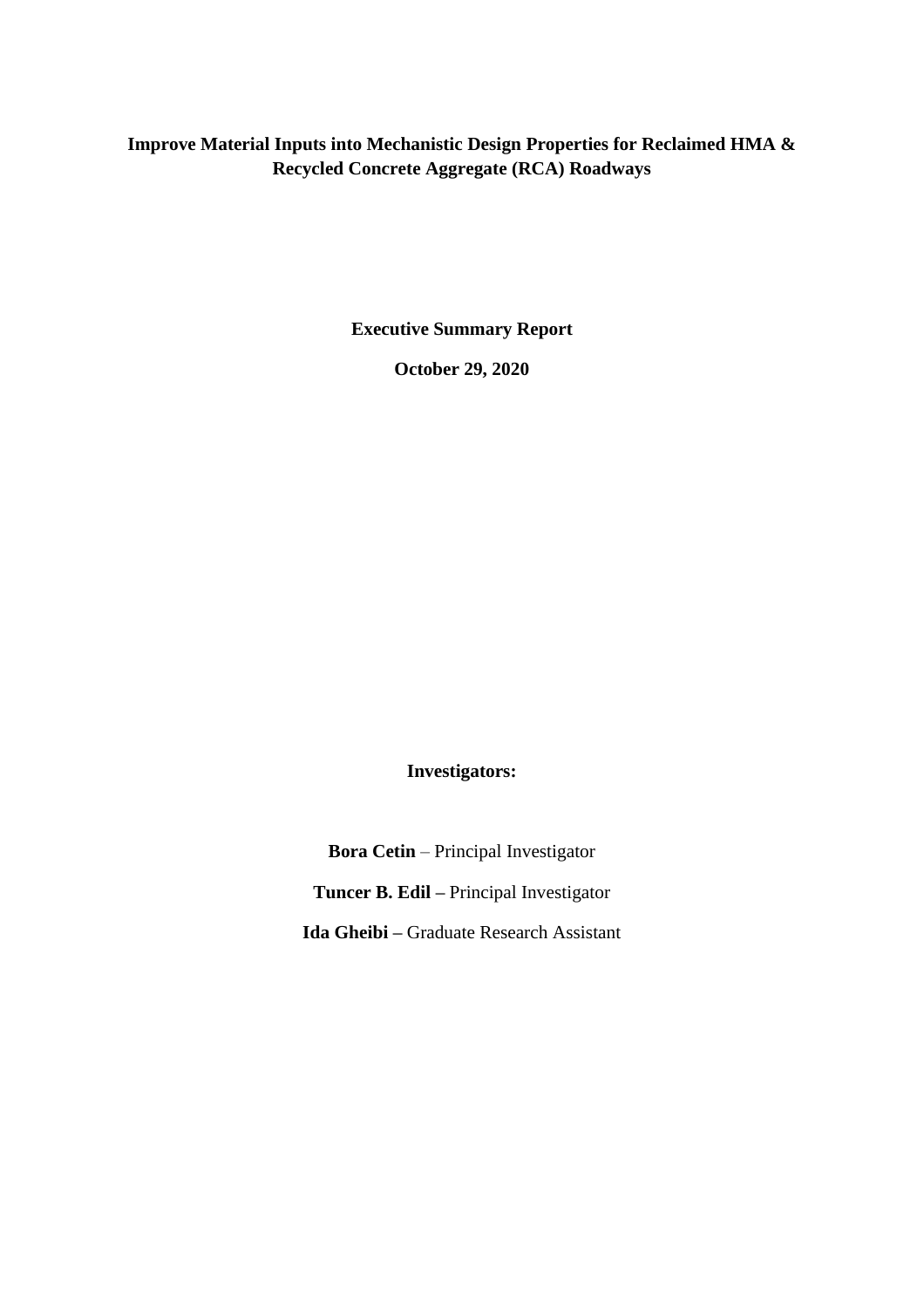## **SUMMARY REPORT for Q3 for 2020**

The research team has conducted pavement M-E analyses via use of minimum, maximum, and median value of each recycled asphalt pavement (RAP) and recycled concrete aggregate (RCA) material properties. Draft Task 3 report is almost ready to be submitted to the Technical Advisory Panel (TAP) for review. This report will cover summary of the results from AASHTOWare Pavement ME sensitivity analysis using inputs from the database collected in Task 2.

Sensitivity pavement ME analyses were conducted to investigate the impact of resilient modulus, gradation characteristics, and hydraulic conductivity on pavement distresses. It was observed that summary resilient modulus had the highest effect on pavement distresses when using RAP and RCA as base course materials.

The AASHTOWare Pavement ME Design program (version 2.6.0) was used for pavement distress analyses. The following sections give detailed information about (1) general inputs, (2) material inputs, and (3) performance evaluation.

**(1) General inputs:** Under this task, input parameters for asphalt layer characteristics (and subgrade layer characteristics were kept constant to be able to investigate the base layer impacts on pavement distresses. The weather station and analyses location were selected as MnROAD. Three different traffic volumes were considered for pavement design such as low, medium, and high traffic. Table 1 shows the traffic data used in Pavement ME analyses along with the AC and base layer thicknesses accordingly. This data was used per recommendation of Schwartz et al. (2011).

| <b>Inputs</b>                             | <b>Low Traffic</b> | <b>Medium Traffic</b> | <b>High Traffic</b> |
|-------------------------------------------|--------------------|-----------------------|---------------------|
| <b>AADTT</b>                              | 1,000              | 7,500                 | 25,000              |
| Number of Lanes in Design Direction       |                    |                       |                     |
| Percent of Trucks in Design Direction (%) | 50                 | 50                    | 50                  |
| Percent of Trucks in Design Lane (%)      | 75                 | 55                    | 50                  |
| Operational Speed (mph)                   | 50                 | 50                    | 50                  |
| <b>Asphalt Thickness (in)</b>             |                    |                       |                     |
| Base Thickness (in)                       |                    |                       |                     |

**Table 1:** Constant input data used for pavement ME analyses

**(2) Material inputs:** In order to investigate the effects of RAP and RCA characteristics on pavement performance when used as unbound base materials, sensitivity analyses were conducted via use of the lowest, the highest and median values of summary resilient modulus, gradation properties, hydraulic conductivity, optimum moisture content and maximum dry unit weight of these materials collected in the database. The highest and the lowest values were collected from individual papers in the database, while the median values used originated from the median values resulting from the data across all papers in the database.